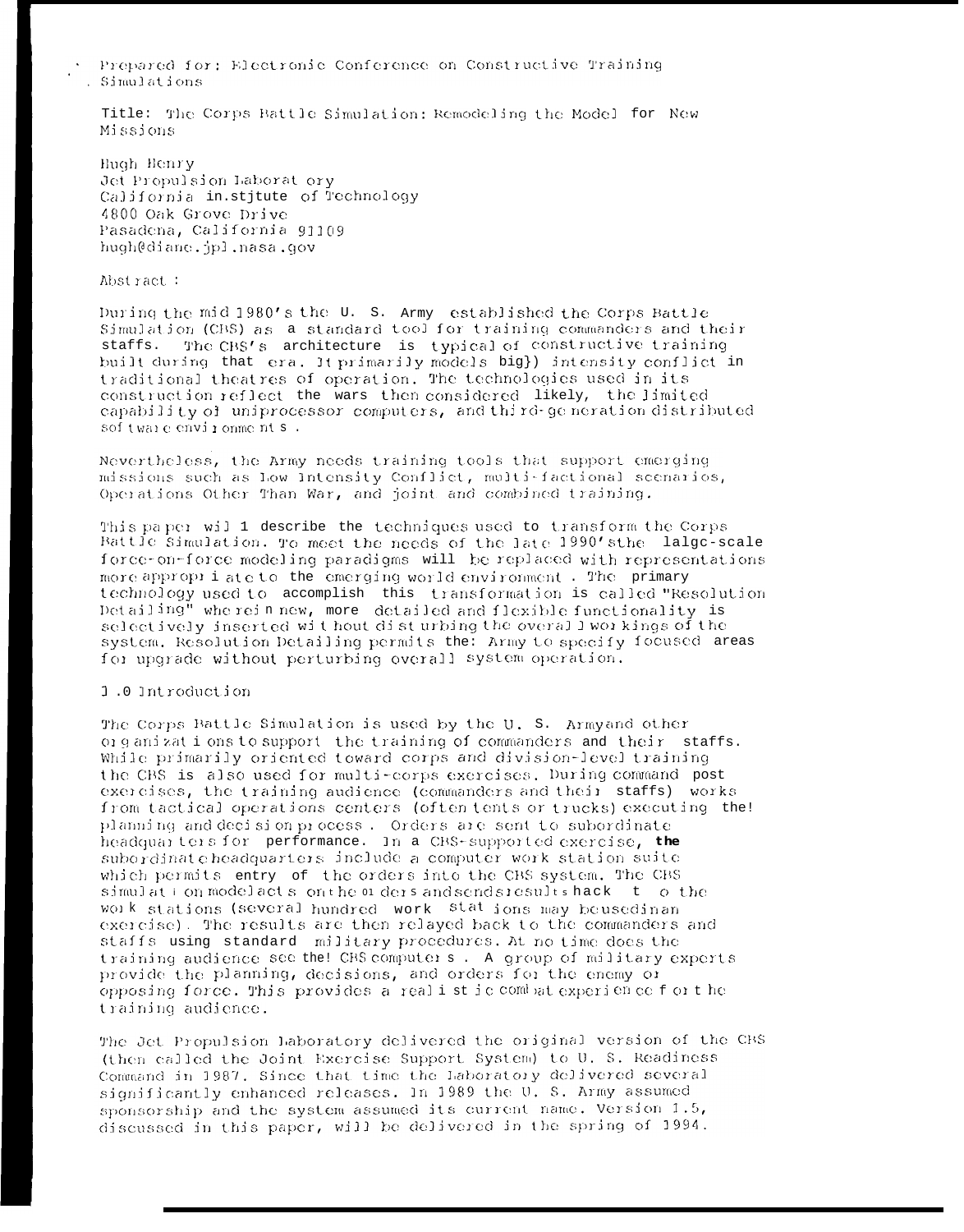# 2.0 System Overview

## 2.1 Infrastructure

From a technical perspective, the Corps Battle Simulation is a system of commercial off-the-shelf computer hardware and custom computer software [Mertens 93]. The software may be subdivided into the game and its supporting functions. The support includes the user interface, local and wide-area networking, pre and postprocessing, and interruption recovery tools. These supporting functions require over a dozen individual computer programs and 308,000 lines of source computer instructions, mostly written in the C programming language. The remainder of this paper, however, will focus on the CBS game: the simulation model of the real-world battlefield.

# 2.2 The Simulation's Model or Game

The game is the model or representation of the real world of the battlefield. This includes the simulated environment (terrain and weather), troops, combat and combat support systems, and low-level tactics and doctrine. The model was originally inherited from the Joint Theatre Level Simulation. At that time the model consisted of 60,000 lines of SIMSCRIPT 11.5 source code. It was designed to model high-intensity conflict using aggregate-level forceon-force techniques. This means that the simulated entities are units (companies, battalions, etc.) rather than individual weapons platforms. Combat is modeled mathematically using hanchester-type equations [Taylor 81]. These equations can be considered differential equations that determine attrition rates in combat. While hanchester-type equations are widely used in combat modeling they are also subject to a variety of problems.

In a training system a particularly vexing problem is the difficulty in relating combat outcomes to combat situations. The training audience, quite reasonably, wants to know why one unit won and another lost in a given engagement. When the result has been adjudicated by a complex equation non- mathematicians often cannot understand the reasoning. What is worse, even among those comfortable with higher mathematics the validity of Lanchester-type equations as an accurate representation of combat is a matter of continual debate. Lanchester combat has been compared to "two grinding wheels working against each other until one is worn down to nothing." It cannot easily represent the large number of factors that influence combat outcomes.

In an effort to overcome some of the deficiencies of Lanchester theory the Jet Propulsion laboratory extended the CBS combat model with a rule-based system. The basic combat model's algorithm is written in traditional procedural computer code. The extension uses a rule-based or expert system built with the OPS-5 programming language. This system is called Combat Outcomes Based on Rules for Attrition (COBRA) [JPL 91]. It is a separate computer program which interacts, in real time, with the main model. COBRA consists of a set of rules and an inference engine which determines which are applicable to a given situation.

When a combat engagement takes place the game sends facts about the battle to the COBRA module. The COBRA inference engine applies rules to the facts of the situation and returns modifying factors to the Lanchester attrition algorithm. The COBRA rules are developed by a committee of operations research analysts, computer scientists, and veteran combat-arms officers. The total rule base includes 209 rules. An example of a simple rule is:

\* If the terrain is water-based agriculture and the temperature is greater than -5 degrees Celsius the environment favors infantry over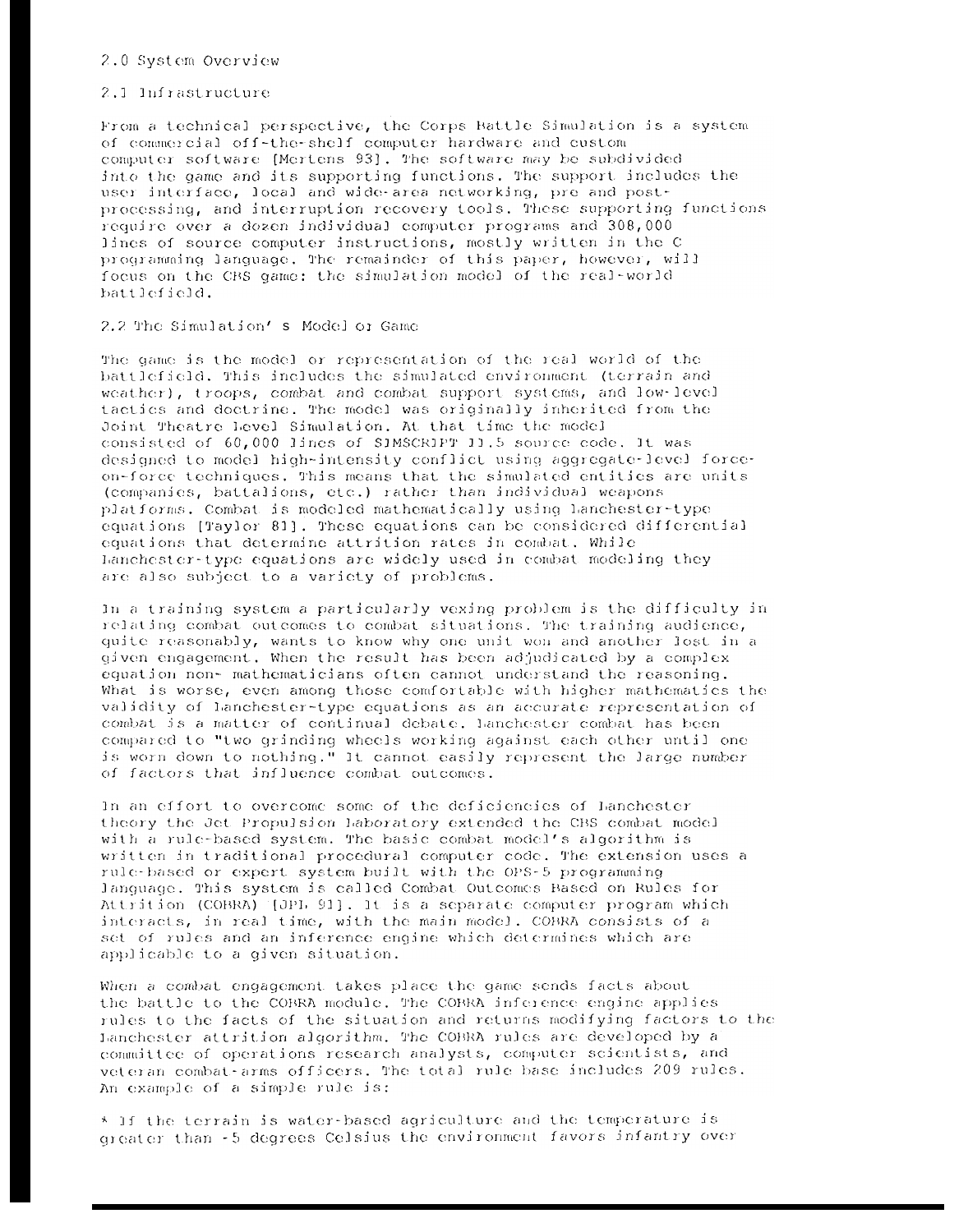#### aimor.

Hach time COBRA analyzes a battle the rules applied are recorded. Exercise directors can review this record if questions arise on the outcome of simulated battles. Most users find the rule trace much more understandable than traditional attrition algorithms. Military experts report that the results are realistic [Krueger 92]. After COBRA was fully implemented we found that it facilitated functional extensions to the model. This will be explored in Section 4.0 below.

# 3.0 Evolution of the Simulation

During the years since the original delivery the CBS game grew from 60,000 lines of source code to 390,000 and from 453 subroutines to 3,100. This growth is primarily due to two factors. The first is the addition of numerous functional enhancements, i.e., extending the model to represent additional facets of the battlefield. The second is the user's desire for increasing detail or resolution on battlefield facets already modeled. A general bias exists that more detailed models are more realistic. If the model is properly constructed this is probably true. Nevertheless, adding detail and new functionality can pose significant challenges for both modelers and software engineers. All changes involve cost, technical risk, potential difficulty for users, and potential negative impacts on system performance.

The size of the CBS game software imposes a considerable burden on change. The structure of the SIMSCRIPT 11.5 language dictates that most of the data is global. In other words any part of the game software can potentially affect any other part. A large potential for unintended side effects exists with any change. The software engineer thus tries to minimize any potential breakage. Additionally, new functionality generally means new code and new data to be processed. This means an additional burden on the computer. Every software change increases the likelihood that the machine will be unable to keep up with the real time pace of the exercise.

The user must also be considered in any changes. The CBS has been in wide use in the Army for several years. A large installed base of users exists in the U.S., Europe, and Asia. Therefore we attempt to minimize any obvious effects of changes. Finally, all changes cost money and generally the bigger the change the more expensive. For all of these reasons we attempt to implement the minimal change necessary to meet the Army's training objective. To accomplish this we apply a set of techniques we call Resolution Detailing. Through Resolution Detailing we extract maximum training value from the model while minimizing the costs and risks described above.

# 4.0 Resolution Detail ing Psychological Operations

For CBS version 1 .5 we are directed to add a Psychological Operations (PSYOP) functionality. Previously there was no PSYOP model in the game. The challenge was to insert a capability that would 1) suppo t the training objectives of teaching commanders and their staffs to effectively use PSYOPs and 2) not perturb the existing functionali y in the game. Through consultation with military experts it was determined that leaflets and loudspeakers were the primary psychological weapons to be modeled. This discussion will be limited to leaflets for the sake of brevity.

One approach would have been to create a new entity or type, such as a "leaflet bundle," within the game. This, however, would have required code to specify how the numerous entities in the game could affect the leaflets and how the leaflets would affect them. Instead we took two existing types: artillery ammunition and air-to- surface dumb bombs and